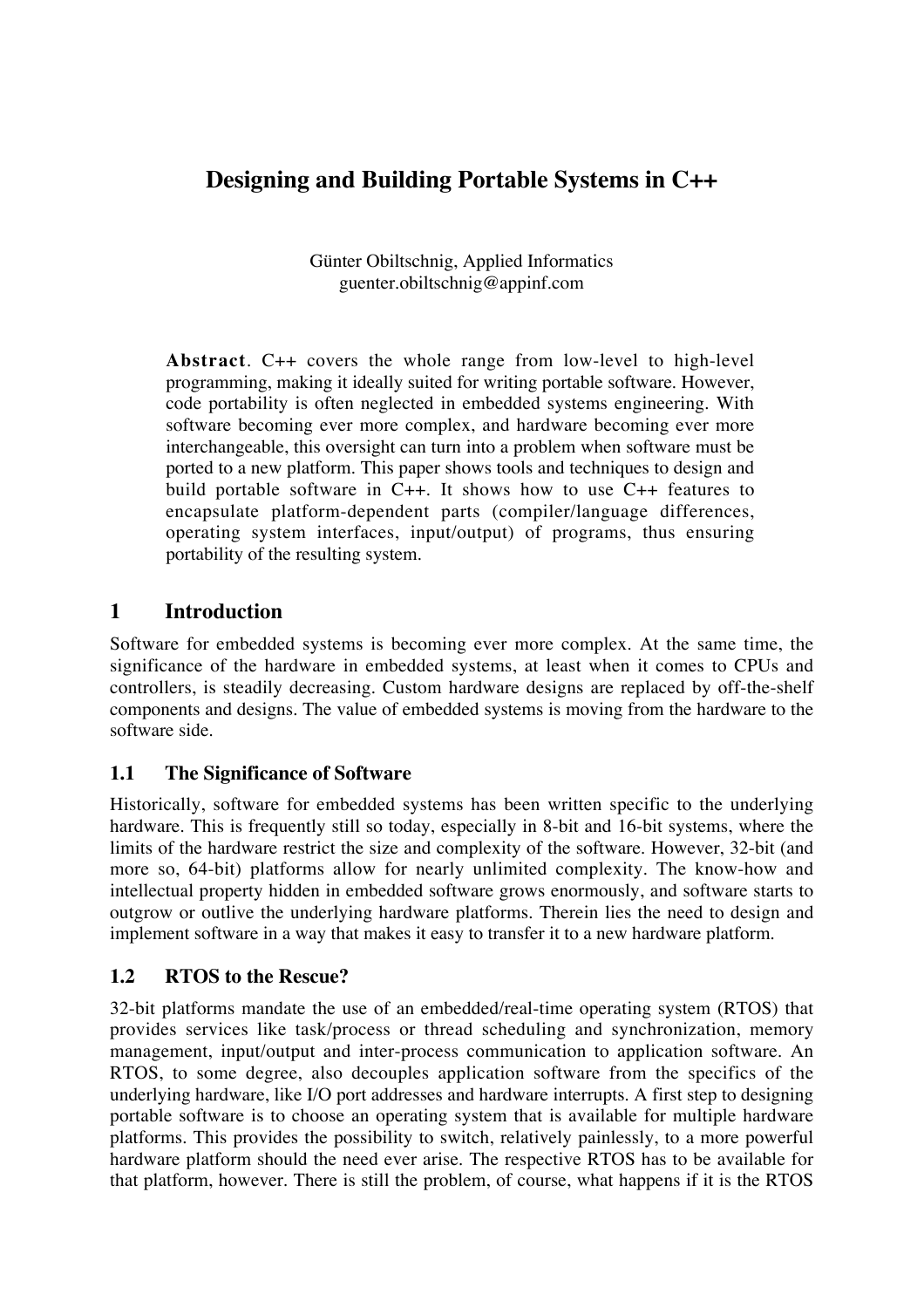that does no longer suit the requirements. The move to a different RTOS can be a real pain if the application programming interfaces (APIs) of the operating systems differ. Unless the APIs of both operating systems conform to the POSIX specification, incompatible APIs will certainly be the norm and all code that interacts with the operating system needs to be rewritten. This is non-trivial and error-prone. Fortunately, many embedded operating systems already support POSIX (for example, QNX, Integrity, embedded Linux) or at least provide a wrapper library that provides POSIX APIs on top of the operating system's native API (for example, VxWorks). Still, there are major embedded operating systems (like Windows CE) that do not support POSIX. This issue will be discussed later in the paper.

### **1.3 The Programming Language Choice**

C++ is slowly but steadily replacing C as the programming language of choice for embedded software development. While C++ has long been considered prohibitively resource intensive for embedded devices, with today's available powerful embedded hardware this is certainly no longer the case. For example, today's smart phones have roughly the same computing power (in terms of processor performance and memory capacity) as engineering workstations from 12 years ago, and 32-bit RISC microprocessors are state-of-the-art for embedded applications.

What makes C++ unique among programming languages is that it covers the full range from low-level programming (interrupt service routines, direct hardware access) to high-level programming (object orientation, generic programming) in one language, without the need to connect both ends via awkward artificial interfacing mechanisms. With the software for embedded systems becoming ever more sophisticated, the high level abstractions of C++ are certainly needed in addition to its suitability for low-level programming.

#### **1.3.1 A Short History of C++**

The history of C++ started in 1979, when Bjarne Stroustrup of Bell Labs started to extend the C programming language with object-oriented features [1]. Stroustrup, who at the time worked as an operating system researcher, was in search for a tool that would let him write simulators, operating systems or do systems programming in general. His wish list for such a tool included good support for program organization (i.e. classes), strong type checking and concurrency support. The programs produced by such a tool should run as fast as possible and it should be possible to combine separately compiled units, even those written in other languages, such as C or Fortran, into programs. Finally, the tool should allow for highly portable implementations. As Stroustrup could not find such a tool on the market, he decided to build his own. He also chose not to completely start from scratch and to build an all-new language, but to take an existing language as starting point. C was the language of choice for this purpose, because of its flexibility, efficiency, availability and portability.

#### **1.3.2 The Early Days**

As a superset of C, the new language provided "flexible and efficient facilities for defining new types", as Bjarne Stroustrup wrote in the first edition of The C++ Programming Language. Inspired by the object-oriented features of the Simula programming language, Stroustrup enhanced C with objects, classes, inheritance and, later, virtual functions, while still maintaining backwards compatibility with the old language. This first version of what would later become C++ was a quite simple, yet still powerful language called C with Classes. The language was implemented as a pre-processor for C, called Cpre.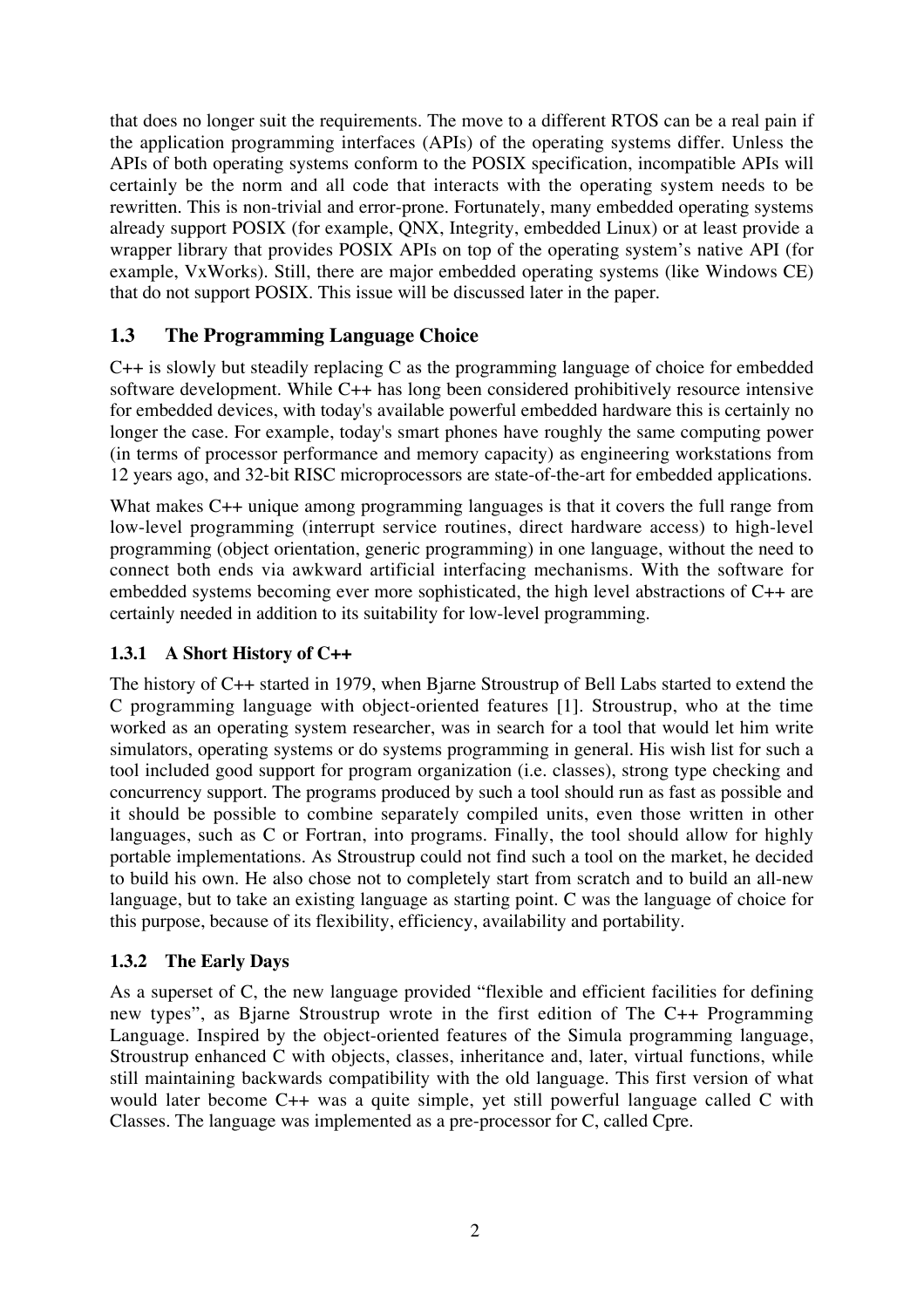### **1.3.3 Evolution**

From 1982 to 1984, C with Classes gradually evolved into C++. The name C++, suggested by Rick Mascitti, first appeared in December 1983. Prior to this, the language was called C84 for a few months. A new compiler front-end, Cfront, was designed and implemented from 1982 to 1983.

The first commercial C++ compiler appeared in 1985. In the same year, the first edition of The C++ Programming Language was published. From the beginning on, the language was steadily improved and new features were being added. Cfront served as the reference implementation of C++, and the major releases corresponded to the new features added to the language. Release 2.0 (1989) brought multiple inheritance. Release 3.0 (1991) added templates and release 4.0 (scheduled for 1993) was supposed to add exception handling, but was never released due to the overwhelming complexity of implementing it in the existing code base.

#### **1.3.4 Standardization**

The standardization process for C++, driven by ANSI and ISO, began in 1991 and the final standard was published in September 1999, as ISO/IEC 14882. A major addition to the standard was the Standard Template Library (STL) in 1994. Developed by Alexander Stepanov and Meng Lee at Hewlett Packard Laboratories, the STL brought ready-made generic algorithms and container classes to C++. It also introduced the concept of generic programming to a large audience outside of universities and research laboratories.

During all these years, C++ has turned into a quite complex, but at the same time extremely powerful language. The complexity of C++ manifested itself best in the long time it took compiler vendors to bring standards-compliant (and largely bug free) compilers to market. When Andrei Alexandrescu released Modern C++ Design, in which he wrote about advanced uses of templates, in 2001, almost no commercially available compiler could handle the standard compliant code presented therein.

Porting source code that used advanced C++ features to different compilers was a painful experience for a long time. Finally, today, it is possible to write both standard compliant and portable C++ code for a large number of platforms.

## **2 C++ Cross-Platform Programming Issues**

Despite being designed as a platform-neutral language, writing cross-platform software in C++ is a not-so-easy task, especially when it comes to functionality not covered by the C++ Standard Library. But even a few features (or lack thereof) of the language itself can be a source of problems.

## **2.1 Compiler Bugs and Implementation Issues**

Among the major problems in writing portable C++ code are the dissimilarities in the implementation of different vendor's C++ compilers. While the C++ standard describes the language in great detail, there still seems to be some degree of misinterpretation in the C++ compiler-writer-community. Another source of grief lies in the sheer complexity of C++ and the trouble this causes to its implementers.

### **2.1.1 The Complexity of C++**

Especially when it comes to templates, many compilers still have trouble handling C++ correctly. An early version of the DEC C++ (5.6) compiler for OpenVMS could not even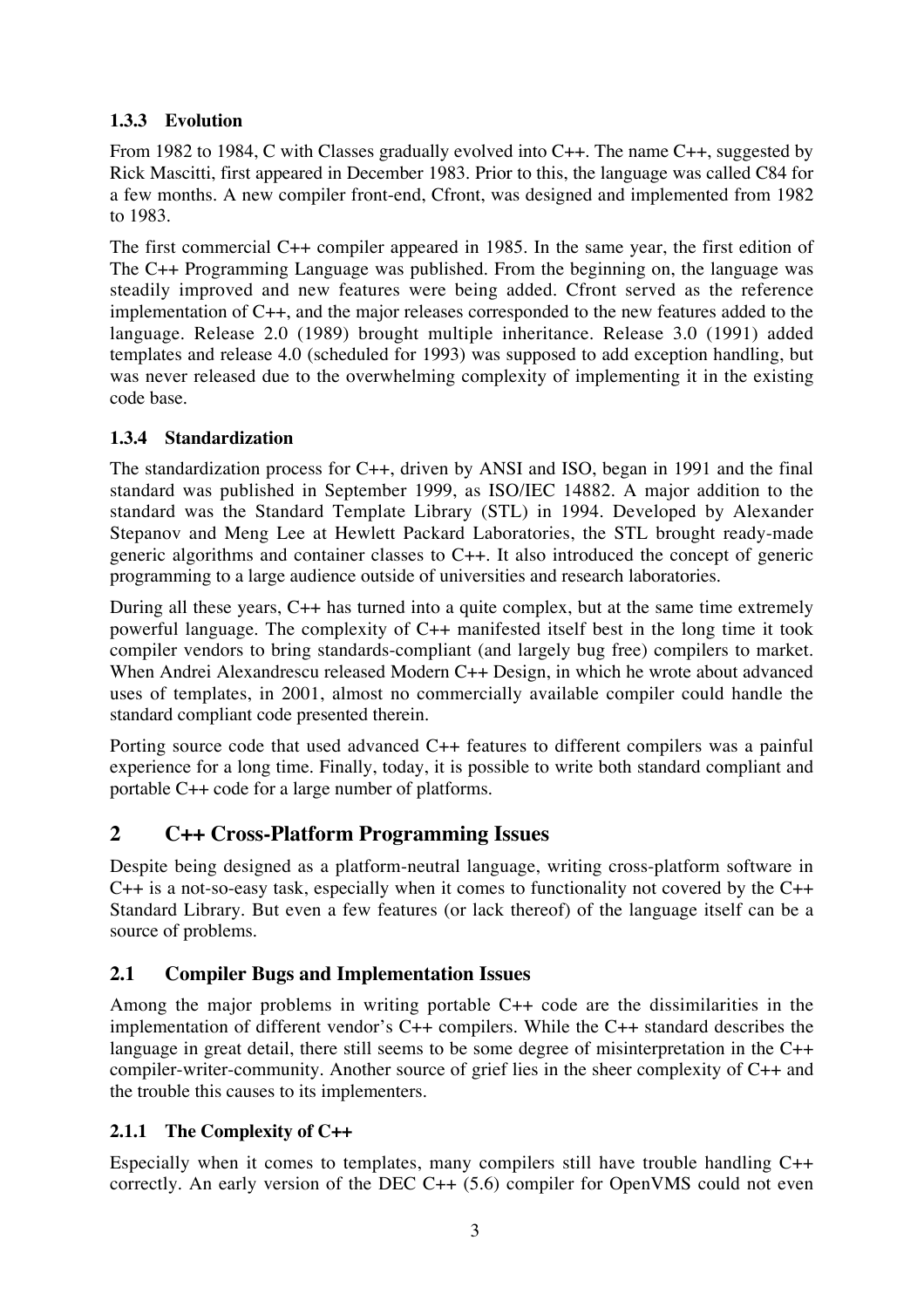parse some of its own standard library header files. The automatic instantiation of templates in conjunction with shared libraries caused nightmares on many platforms. Nesting of templates, member templates, and partial specialization can cause problems even today. Furthermore, the implementations of the standard library that shipped with the various compilers had bugs on their own, up to a degree that made them practically unusable for use in real-world applications (the implementation that came with Microsoft Visual C++ 6 with its multithreading issues comes to mind here). A good alternative in such a case is STLport, an open-source, portable, high-quality implementation of the C++ standard library.

Life was  $-$  and even sometimes still is  $-$  quite hard for developers wanting to write both standards-compliant and portable C++ code. Fortunately, with the latest C++ compiler releases, things are finally getting better.

#### **2.1.2 Implementation-Defined, Unspecified and Undefined Behavior**

The C++ standard specifies the exact (required) behavior for most, but not for all language elements. Certain language constructs are described as *implementation-defined*, *unspecified* or *undefined*.

Implementation-defined means that the compiler writer is free to implement a certain language construct in any way he sees appropriate, as long as the exact behavior is consistent, documented, and the compilation succeeds. The standard may specify a number of allowable behaviors from which to choose one, or it may leave it entirely up to the compiler writer.

Unspecified is similar, except that the behavior of the implementation need not be documented and need not even be consistent.

Undefined behavior means that the standard does not place any requirements whatsoever on the implementation. The compiler may even fail when compiling such a language construct, or the program may silently produce incorrect results.

The rationale behind all this is that it allows the compiler writer to implement certain constructs in a way that works best for the target platform. The downside of all this is that it opens up opportunities for portability problems. Code that works as expected on one platform can produce different, unexpected results on another platform. Even more so, the behavior can be different depending on whether the compiler's optimizer has been used, or not.

An example for unspecified behavior is the order in which function arguments are evaluated in a function call. Consider the following example:

```
void f(int a, int b, int c)
{
    cout << "a = " << a << ", b = " << b << ", c = " << c << endl;
}
int main(int argc, char** argv)
{
    int i = 0:
     f(i++, i++, i++);
     return 0;
}
```
This example will yield surprisingly different results on different platforms. For example, on Mac OS X, using GCC 3.3, the program fragment yields the following output

 $a = 0, b = 1, c = 2$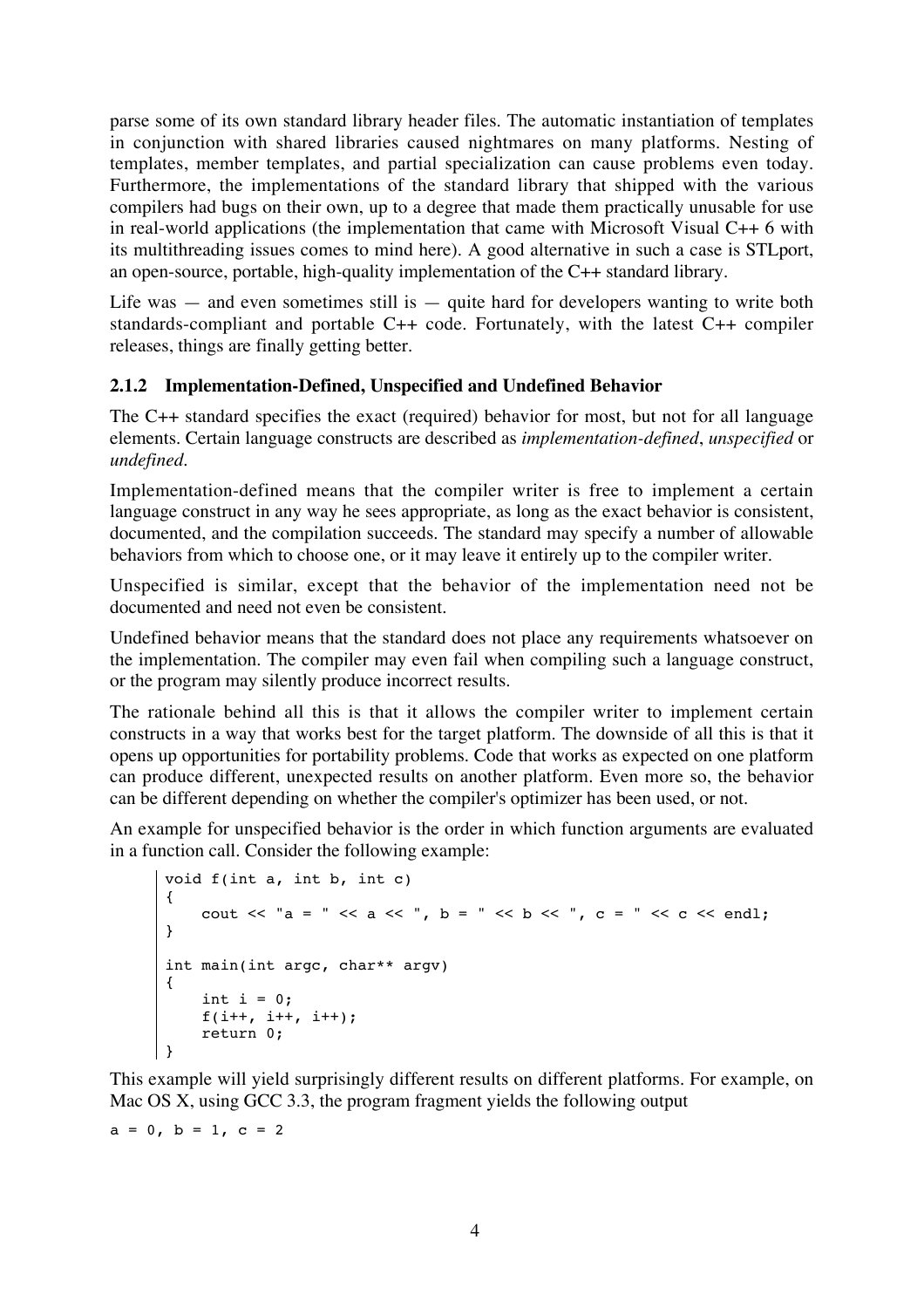This is what one would intuitively expect, assuming left-to-right argument evaluation. Compiled with HP ANSI C++ A.03.57 on HP-UX 11.11, the result is the same. However, when compiled with Compaq  $C++ 6.5$  on HP Tru64 5.1, the program yields:

 $a = 0, b = 0, c = 0$ 

which may be surprising. However, with regard to the C++ standard, both results are correct. Firstly, the compiler is free to evaluate the function arguments in any order it likes – from left to right, from right to left, in order of decreasing expression complexity, or even in random order. Secondly, the compiler is free to delay the increment operation until all arguments have been evaluated.

#### **2.1.3 Language Extensions and Syntactical Freedom**

Especially Microsoft Visual C++ has many "features" that make writing portable code unnecessarily hard for developers not paying enough attention to correct syntax. There is a compiler setting to turn off language extensions, but with this setting enabled, one can no longer use the Windows Platform SDK, as its header files rely on non-standard language features. The most common problem cases are presented below.

#### *Method declarations*

The following class definition is valid in Microsoft Visual C++, but causes errors on standards conformant compilers.

Class A { void A::m(); };

In this example, the class name is part of the method declaration, which is both redundant and not allowed by the standard. Mistakes of this kind happen very easily if a class is extended with a new method. The developer starts by implementing the new method in the implementation file, and then adds the corresponding method declaration to the header file by copy-and-paste, forgetting to remove the class scope from the declaration. The code compiles fine with Microsoft Visual C++, but compilers that are more stringent will produce error messages when being given such code.

#### *Pointers to members*

Microsoft Visual C++ allows a simplified syntax for passing pointers to member functions. The following class declaration defines a pointer to a method of B taking no arguments, as well as methods using this pointer type.

```
Class B
{
public:
       typedef void (B::*M)(); // pointer to a method of B taking no
args
     void invoke(M m);
     void do();
     void test();
};
```
The methods invoke() and do() can be implemented as follows:

```
void B::invoke(B::M m)
{
    (this->*m)();
}
```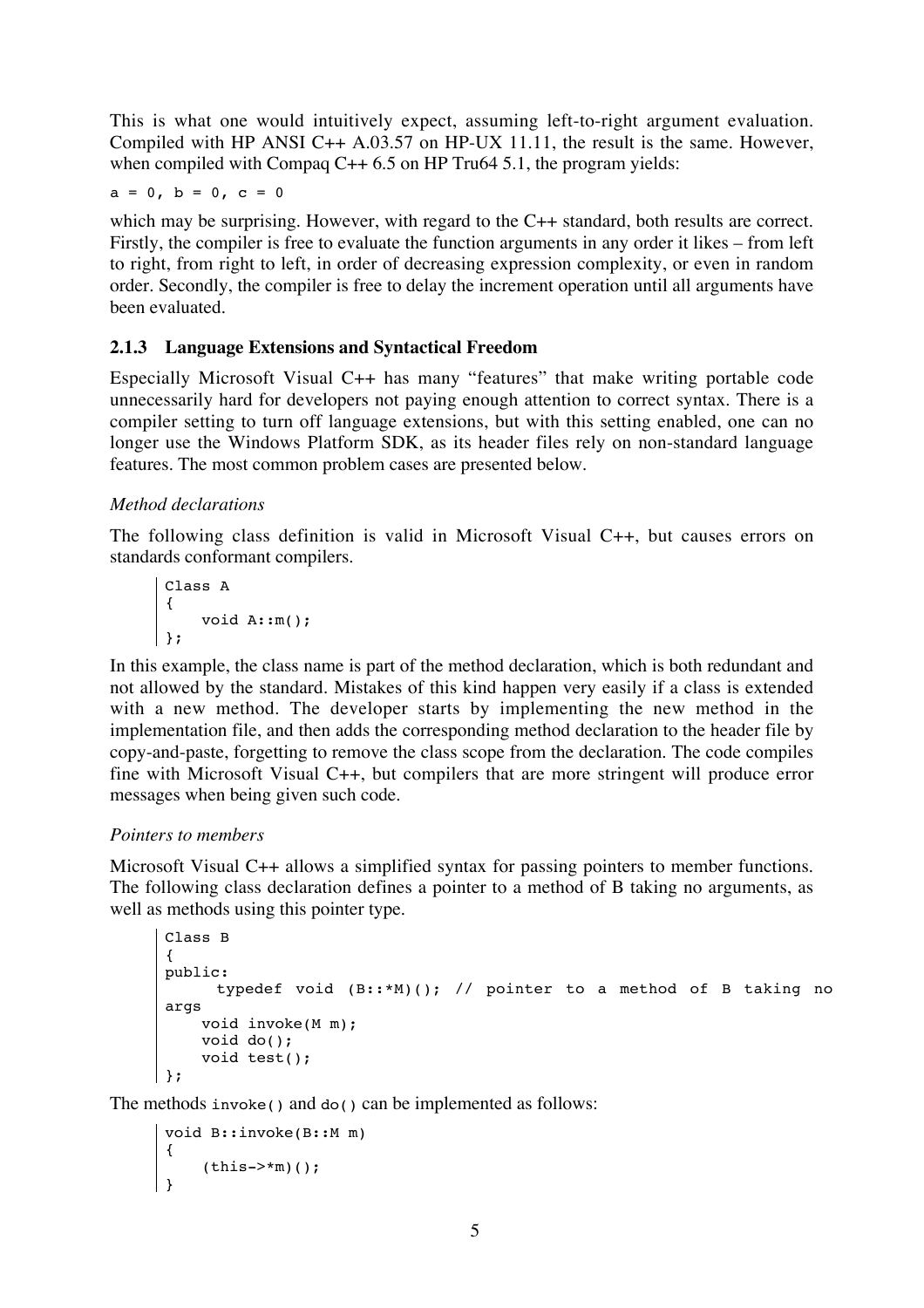```
void B::do()
{
     // do something interesting here
}
```
Using Microsoft Visual C++ (with language extensions enabled), it is possible to implement test() in the following way, which does not seem to be wrong at first glance:

```
void B::test()
{
     invoke(do);
}
```
Well-behaved compilers will not accept this code, as the correct way to specify a pointer to a non-static member is  $\&\text{class:}$ : Method. Therefore, for portable code, one needs to write:

```
void B::test()
{
     invoke(&B::do);
}
```
#### *Platform-specific types*

It can often be seen that developers use platform-specific or user-defined types where a standard type is more appropriate. Frequently this happens with the Boolean type. There were times when C and C++ did not have a built-in Boolean data type, and in these times it was common for every project to define its own Boolean type, usually called BOOL, along with its values TRUE and FALSE defined as preprocessor macros. Apparently, many developers got so used to these workarounds that they use them even today. Such kludges have no business in portable code. C++ has the bool type, so use it!

The situation is similar with certain platform-specific types (DWORD, TCHAR, LPCTSTR), which are often used in situations where they are inappropriate.

#### *The last line*

The C++ standard requires the last line in a C++ source file to be terminated by a newline character. This rule is often violated since many compilers do not enforce it. There are, however, compilers that do enforce this rule, and these compilers will produce warnings or errors when being fed non-conforming source files.

#### **2.2 Fixed-Size Data Types**

C++ does not make any guarantees about the size of fundamental types, except for vague requirements such as that a certain type must have at least the size of another type (for example, int must have at least the size of short) and that an int has the natural size suggested by the system architecture. So what can be done if a fixed-size data type (a 32-bit unsigned integer, for example) is needed in portable code? The solution is to put type definitions for all such fixed-sized types in a header file. The actual type definitions for a specific platform (or compiler), depend on the platform. Here comes the hard part. One has to dig out the reference manuals for all the compilers to be used, and look up the sizes for the fundamental types. The size of some types will be different depending on whether compiling for 32-bit mode or for 64-bit mode. What makes things even more difficult is that some compilers provide fundamental types over and above those defined in the C++ standard. Most compilers for 32-bit platforms also have 64-bit signed and unsigned integer types. Yet, on most 32-bit platforms, int and long are 32-bit types, so these compilers need non-standard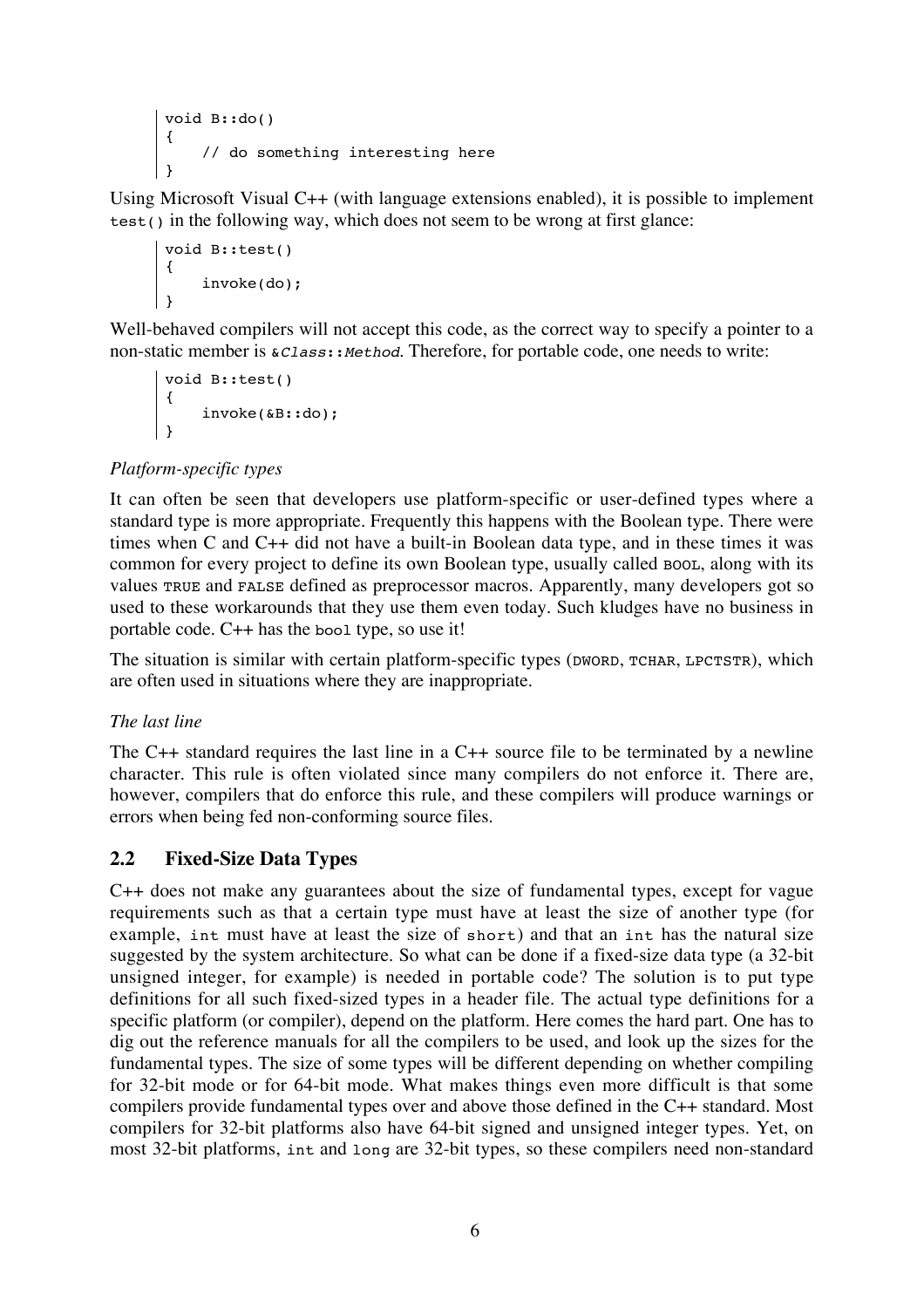type names for their 64 bit integer types. Most compilers name these types long long and unsigned long long. Microsoft Visual C++ calls them \_\_int64 and unsigned \_\_int64.

When working with character types, it must be kept in mind that char, unsigned char and signed char are all different types. This is different for integer types, where, for example, int and signed int are the same. Furthermore, the standard leaves it up to the implementation whether the plain char type is signed or unsigned.

The C++ standard also defines a distinct wide character type, wchar t. However, its characteristics make it unsuitable for use in cross-platform code, as one cannot make any general assumptions about its size or the character encoding it supports.

If one absolutely must store pointer values in integer types, it must be kept in mind that on some 64-bit platforms a pointer might not fit into a long variable.

The ISO/IEC 988:1999 standard for C specifies a set of fixed-size integer types, defined in the standard header file <stdint.h>. These types are int8 t, int16 t, int32 t, int64 t, uint8 t, uint16 t, uint32 t, uint64 t, minimum-width and fastest-width variants of them, as well as intptr  $t$  and uintptr  $t$  for holding pointer values. However, this header file is not part of standard C++, so those types are not generally available to C++ programs.

### **2.3 Byte Order**

Integer values made up of more than one byte can be stored in two ways. If a 16-bit (2 byte) integer is taken as an example, it can be stored either with the low-order byte at the starting address, or with the high-order byte at the starting address. The first alternative is known as *little-endian* byte order, the second is known as *big-endian* byte order. Figure 1 illustrates these two formats.



*Figure 1. Little-endian vs. big-endian.*

For big-endian, the higher-order bytes are stored on lower memory addresses and the lowerorder bytes are stored on higher memory addresses. For little-endian, the opposite approach is used. In a multi-byte binary number, the leftmost bit, bit 0 in the lowest-order byte, is called the *least significant bit* (LSB). The rightmost bit, bit 7 in the highest-order byte, is called the *most significant bit* (MSB). Big-endian corresponds to the natural writing order for binary numbers and values are more easily readable in a memory dump. In little-endian, multi-byte values look somewhat awkward in a memory dump, as can be seen by the position of the MSB and LSB in Figure 1. In the example a 16-bit integer is shown, but the same concept of course applies to 32-bit and 64-bit integers as well.

There is no standard byte order scheme, so different systems use different byte orders, and this leads to potential problems when binary data (via a file or a network connection) is exchanged between systems. The inventors of the Internet protocols faced the same problem and they solved it by specifying a network byte order, which all protocol data sent over the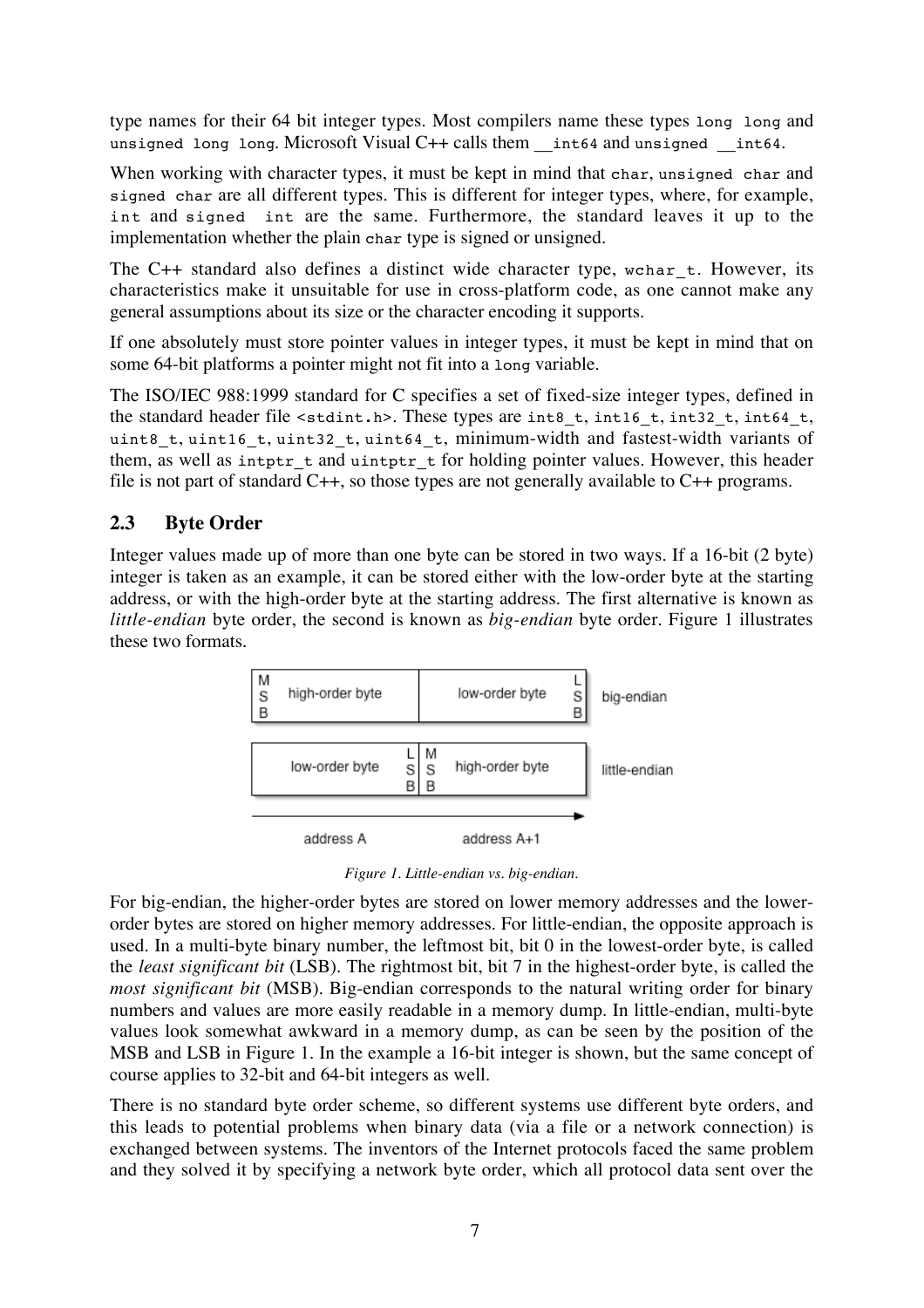network must obey. Network byte order is defined to be big-endian, and every operating system supporting the Internet protocols provides functions for converting values from host byte order to network byte order and back.

#### **2.4 Data Alignment**

Data alignment violations are a frequent source of problems when porting code from one platform to another. Let's take as an example the following imaginary piece of code, which would work fine under Windows NT on Intel hardware.

```
struct Header
{
     UInt32 size;
     UInt32 checksum;
};
...
void handleData(void* pData)
{
     Header* pHeader = reinterpret_cast<Header*>(pData);
    for (int i = 0; i < pHeader->size; ++i)
 ...
}
```
What is wrong with this code? Well, the trouble starts when a program using this code is compiled and run on, say, Sparc Solaris. One may suddenly get a nasty *Bus error*. Upon further examination of the cause, one would get this bus error whenever the address ppata points to is not on a four-byte boundary. Or, in other words, the address is not properly aligned. On most machines, a memory object of size s bytes must be located on a memory address A such as that A mod  $s = 0$ .

What is the reason for the alignment requirement just described? Accessing values at misaligned addresses causes hardware complications, since memory is typically aligned on word boundaries. To reduce hardware complexity, many modern architectures do not provide the additional logic required to support such addresses. On these architectures, an attempt to access misaligned data will result in a hardware trap, which causes the bus error one would experience on Solaris. To support misaligned memory access, the hardware must translate every misaligned access into two separate, aligned memory accesses. The result of these two operations must then be combined to yield the desired result, as depicted in Figure 2. Instead of implementing misaligned accesses directly in hardware, system designers can implement such accesses in software by providing a handler routine for the hardware trap, which then carries out the necessary operations. Regardless of the approach taken, every misaligned memory access, even if supported by hardware, is many times slower than an aligned access.



*Figure 2. Accessing misaligned data. Two memory accesses must be carried out and the result combined.*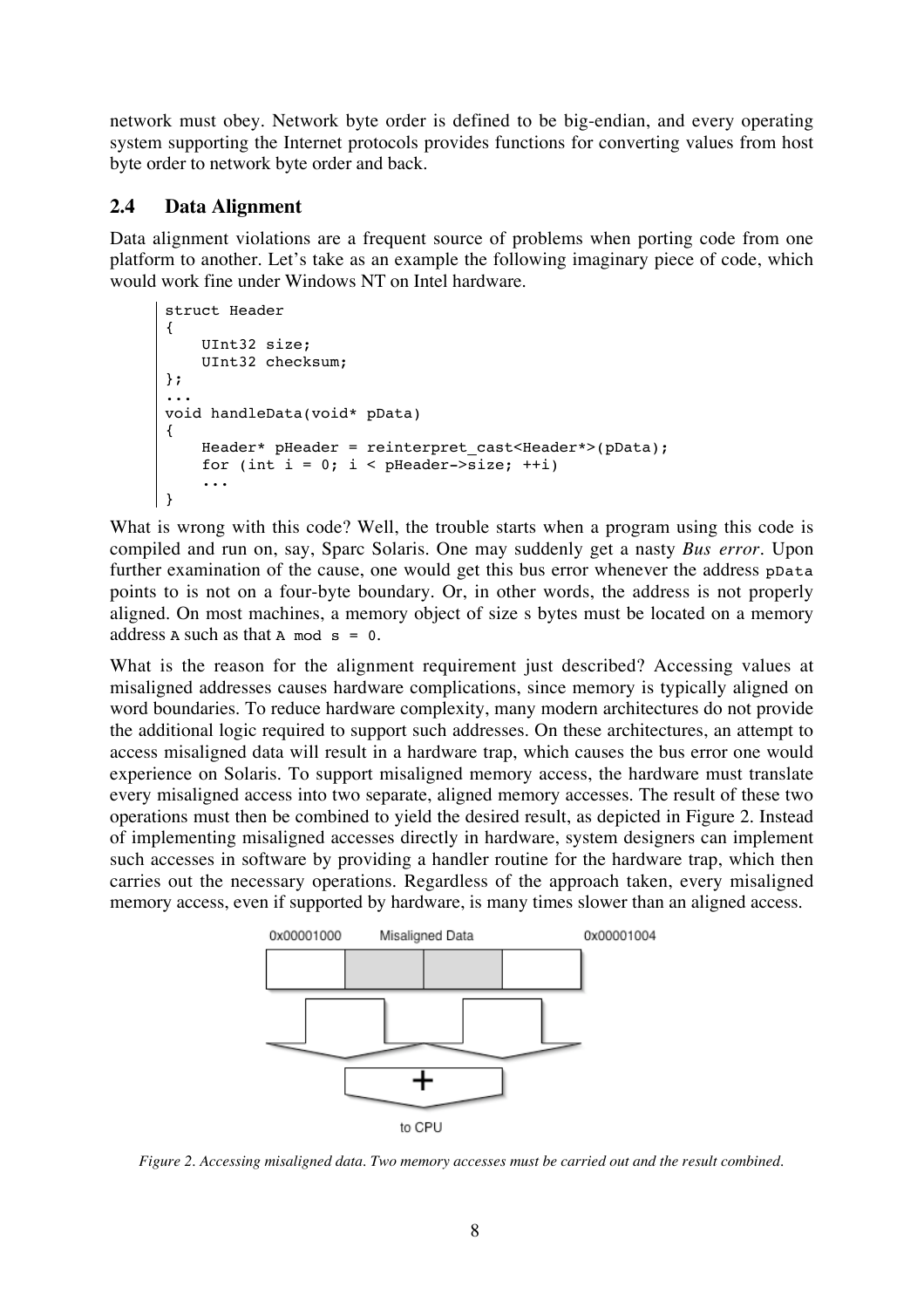### **2.5 Floating Point Types**

Similar to integer types, the C++ standard does not specify any particular binary representation for floating point numbers. The standard defines three floating point types: float, double and long double. Type double must provide at least as much precision as float, and long double must provide at least as much precision as double. Furthermore, the set of values of the type float must be a subset of the values of type double and the set of values of the type double must be a subset of the values of type long double. Although not required by the standard, the implementation of floating point arithmetic used by most C++ compilers conforms to a standard, IEEE 754-1985, at least for types float and double. This is directly related to the fact that the floating point units of modern CPUs also implement this standard. The IEEE 754 standard specifies the binary format for floating point numbers, as well as the semantics for floating point operations.

Byte order also applies to floating point types, so on a big-endian machine, the constant  $\pi$  = 3.1415926... (or, strictly speaking, an approximation of it) as a float value, will be stored as 0x40 0x49 0x0F 0xDB, while on a little-endian machine it will be stored as 0xDB 0x0F 0x49 0x40. Of all three floating point types, long double is the least portable. Some systems do not support long double directly; on these systems, it is the same size as a double. Byte order issues aside, float and double values usually can be exchanged in binary format between platforms; long double values cannot.

The IEEE 754 standard has some special features, and they are a major reason for problems when porting floating point code between platforms. *NaN* (Not a Number) is a special value representing the result of taking the square root of a negative number. *Infinity* is the result of a divide by zero. *Signed zero* means there are two representations for zero: +0 and –0. There are also *gradual underflow* and *denormal numbers*, but these two features are not universally available. Finally, there are various *rounding modes*, *floating point exceptions* and *flags*, which may be useful to some applications. C++ does not provide support for working with these features (for example, checking for NaN or Infinity), but there are usually non-standard functions provided by runtime libraries. Also, the C99 standard provides some support here.

Neither the IEEE 754 nor the C++ standard specify how transcendental functions like sin(), cos(), exp(), etc. have to be implemented. Therefore, for the same arguments, the results that these functions return on various platforms might not be the same. This is another reason for getting non-identical results for the same expression on different platforms. The standard also does not specify how the conversion from decimal floating point values to their binary representation must be implemented.

## **3 Operating System APIs**

Modern general-purpose operating systems give application and system programmers a variety of programming interfaces to work with. At the lowest level, every operating system provides so-called system calls, system services or executive services – functions directly implemented in the operating system kernel, and invoked via some kind of software interrupt or trap mechanism. On a higher level are library functions, such as those from the C library on Unix. Windows NT goes one step further and has so-called personalities or subsystems – different sets of programming interfaces that are all implemented in terms of the low-level system services. The Win32 API is not, as one might easily guess, the native programming interface of Windows NT, but rather a higher-level API built atop the largely undocumented executive services.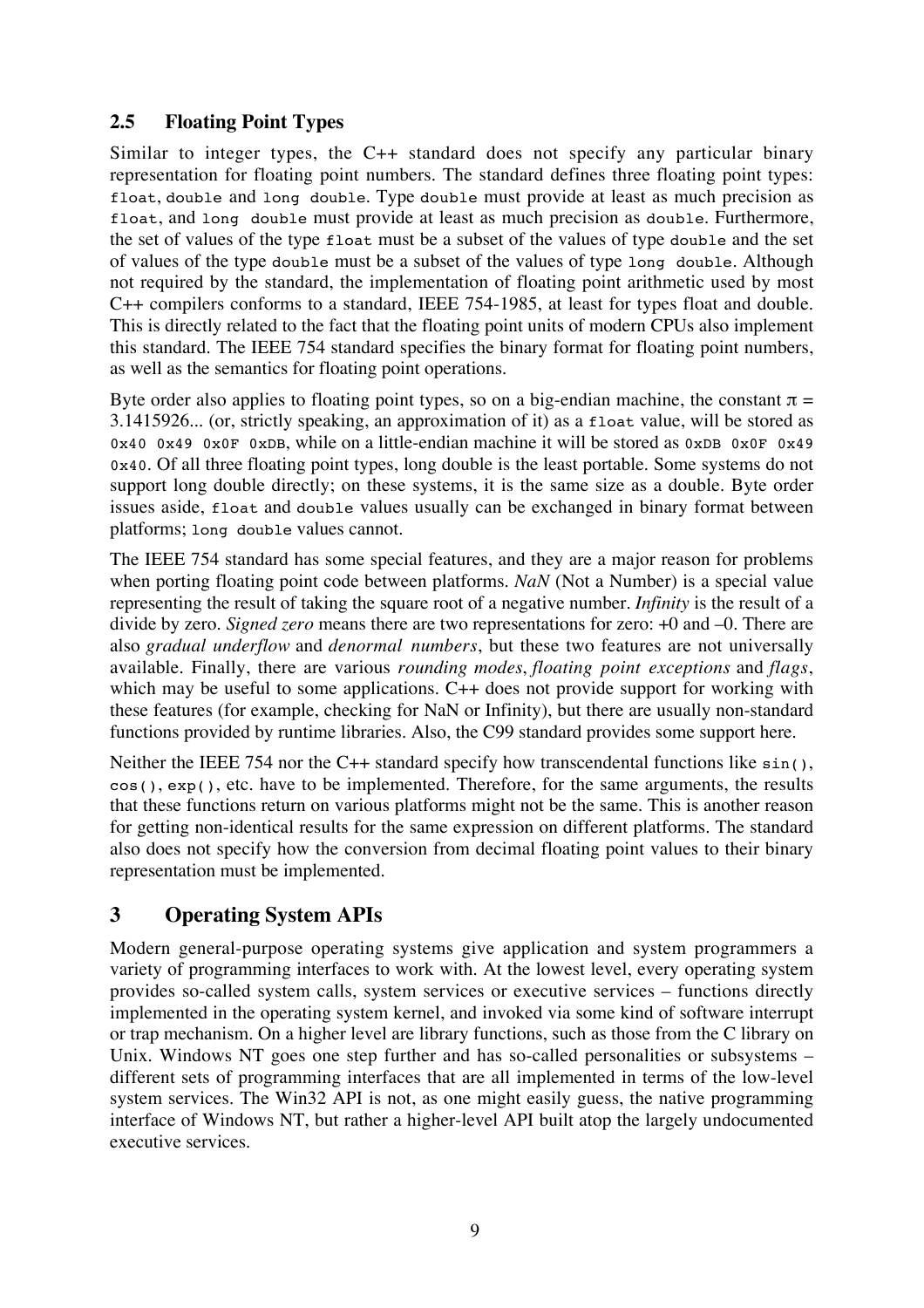System calls and library functions differ significantly between operating systems. The system services of OpenVMS have not much in common with the Unix system calls, and the Windows executive services, although conceptually similar to OpenVMS system services, are an altogether different thing again. Parts of the Unix C library have been standardized in the ANSI and ISO standards for C, and many C compilers for non-Unix platforms provide some degree of Unix compatibility at the library level.

The situation is no different for embedded/real-time operating systems. While the APIs offered are more lightweight than that of their general-purpose operating system counterparts, the issues of everyone cooking up its own soup are the same.

#### **3.1 Namespace Pollution**

Some operating systems use macros in their system header files in a way that can lead to nasty troubles for C++ programmers. Macros do not respect C++ namespaces, and this is where the problem originates. Windows platforms provide two versions of most API calls. One variant that works with Unicode strings, where each character is 16 bits wide, and a second variant that works with 8-bit characters. For example, there is a function CreateFileW that takes an Unicode string as first argument, and a function CreateFileA that takes an 8-bit string as first argument. What most programmers use, however, is CreateFile. A look at the Windows header file <winbase.h>, reveals following definitions:

```
WINBASEAPI
HANDLE
WINAPT
CreateFileA(
     IN LPCSTR lpFileName,
     IN DWORD dwDesiredAccess,
     IN DWORD dwShareMode,
    IN LPSECURITY ATTRIBUTES lpSecurityAttributes,
     IN DWORD dwCreationDisposition,
     IN DWORD dwFlagsAndAttributes,
     IN HANDLE hTemplateFile
     );
WINBASEAPT
HANDLE
WINAPI
CreateFileW(
     IN LPCWSTR lpFileName,
     IN DWORD dwDesiredAccess,
     IN DWORD dwShareMode,
    IN LPSECURITY ATTRIBUTES lpSecurityAttributes,
     IN DWORD dwCreationDisposition,
     IN DWORD dwFlagsAndAttributes,
     IN HANDLE hTemplateFile
     );
#ifdef UNICODE
#define CreateFile CreateFileW
#else
#define CreateFile CreateFileA
#endif // !UNICODE
```
Depending on whether the UNICODE macro is defined during compilation, or not, CreateFile will either expand to CreateFileW or CreateFileA. Of course, the preprocessor will expand every instance of CreateFile it finds, no matter where it is, as soon as <winbase.h> is included. It's easy to see where this leads to if there is a class with a member function named CreateFile.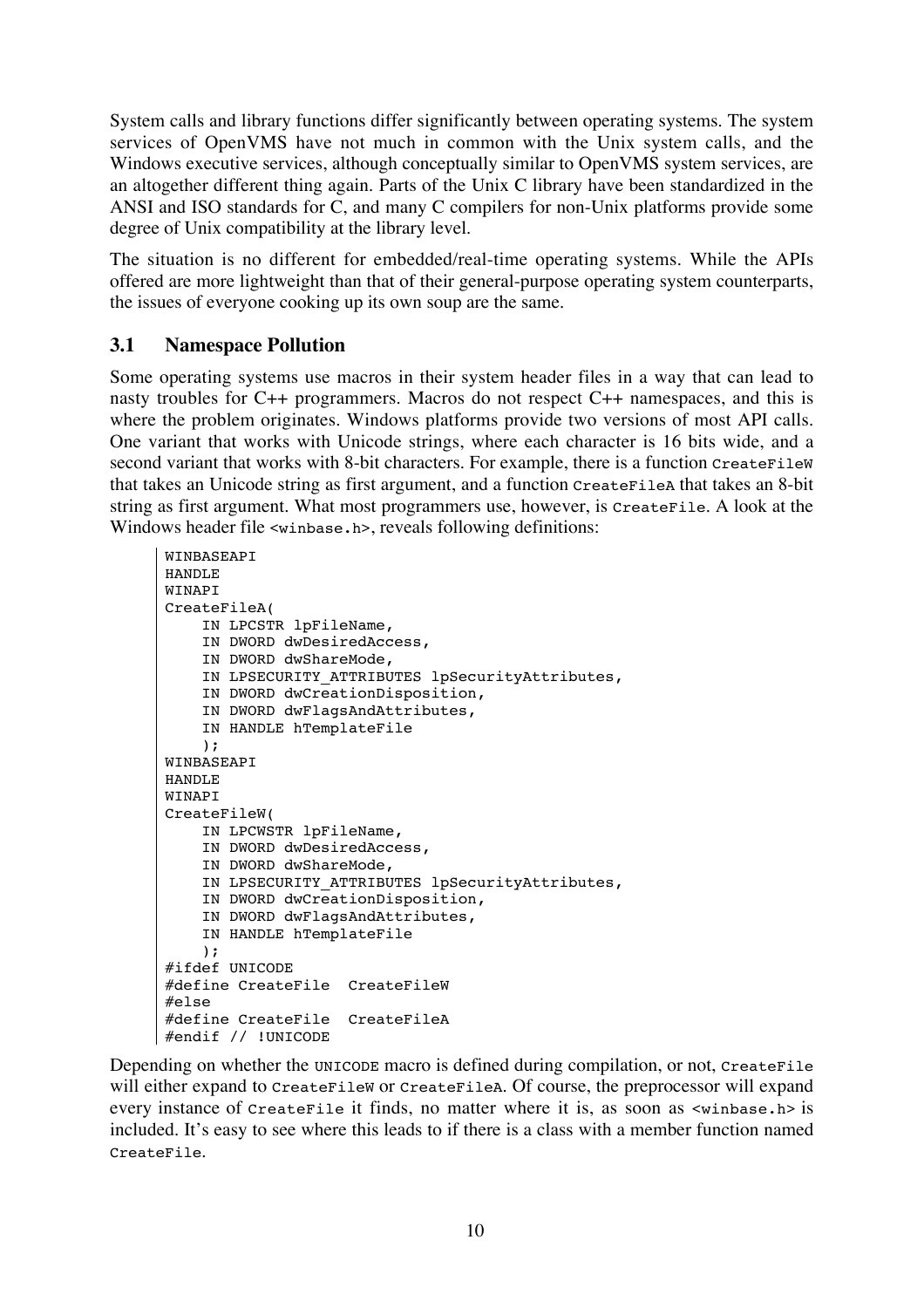While this namespace pollution issue is worst on Windows – many candidates for good method names are already names of Windows API functions – it can also happen on other platforms. A good way to avoid this problem as much as possible is to use method names that start with a lower case letter.

## **3.2 POSIX**

The name POSIX, pronounced *pahz-icks*, is an acronym for Portable Operating System Interface. It originally referred to IEEE Std 1003.1-1988, the first outcome of a standardization effort started in 1985 by a bunch of Unix vendors, but nowadays refers to a whole family of standards: IEEE Std 1003.*n*. To avoid ambiguities, the 1003.1 standard is often referred to as POSIX.1. It describes the programming interface to the operating system, and thus is the only standard interesting from a system programming point of view.

POSIX.1 is also an international standard of the International Organization for Standardization, published as ISO/IEC 9945. In other words, the corresponding revisions of IEEE Std 1003.1 and ISO/IEC 9945 are the same.

Over the years POSIX.1 underwent several revisions, in 1990 (incorporating ANSI C), 1992, 1996, 2001 and 2003. A few amendments were created as well, which were later on merged back into the main text. Examples are POSIX.1b-1993 Realtime Extension, and POSIX.1c-1995 Threads.

As implied by its name, POSIX does not describe the implementation of an operating system, but rather the programming interfaces an operating system must provide to its applications. Therefore, a POSIX compliant operating system need not have anything to do with the classic Unix System V or BSD implementations. For example, Windows NT had a POSIX subsystem (that later was removed with the release of Windows XP), and QNX, although technically not a Unix system, is fully POSIX compliant.

Among other things, POSIX specifies the name, signature and semantics of well over 1000 functions, as well as the name and location of the corresponding C header files. It does not distinguish between system calls and standard library functions, so implementations are free to implement the functions in the way that best suits them.

The POSIX standard has been widely adopted by vendors of embedded/real-time operating systems. Some of these operating systems offer native POSIX-compliant APIs, like QNX or Integrity. Others, for example VxWorks, provide compatibility libraries that implement POSIX interfaces on top of the native operating system APIs. Nevertheless, there are operating systems without any support for POSIX.

## **3.3 An Object-Oriented Operating System API**

For pure C development, the POSIX APIs may be sufficient as a portable interface to the operating system, even if it means that a POSIX compatibility layer may need to be written for some systems. In contrast, for C++ development, an object-oriented interface to the operating system that uses C++ features to their full extent (classes, exception handling) is desirable, as it significantly reduces the complexity of working with an operating system API, in addition to acting as an abstraction layer that improves code portability.

### **3.3.1 Abstracting Operating System Facilities**

As an example that shows how an operating system facility can be wrapped in a C++ class, a Mutex class implementing a mutual-exclusion object or binary semaphore is used in the remainder of this section. The Mutex class is straightforward and looks as follows: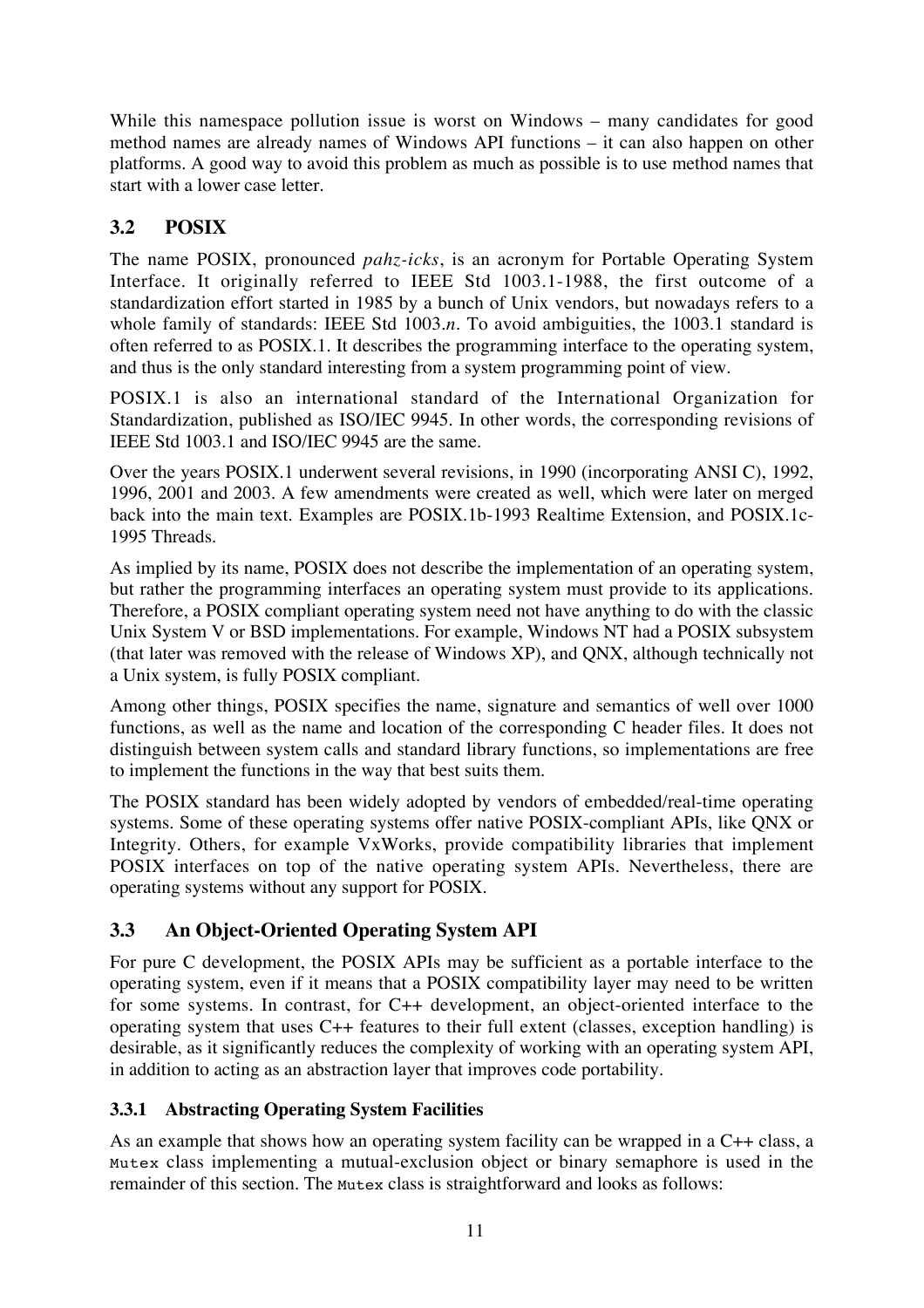```
class Mutex
{
public:
     Mutex();
     ~Mutex();
     void lock();
     void unlock();
private:
     Mutex(const Mutex&);
    Mutex& operator = (const Mutex&);
};
```
A typical usage of a Mutex is to implement a critical section:

```
static Mutex mtx;
mtx.lock();
// some code that needs to be in a critical section
mtx.unlock();
```
The code above has a problem: it is not exception safe. If an exception is thrown from within the critical section, the mutex remains locked forever, leading to a hanging program the next time the critical section is to be executed. The correct way to implement the critical section thus would be:

```
static Mutex mtx;
mtx.lock();
try
{
      // some code that needs to be in a critical section
}
catch (\ldots){
     mtx.unlock();
     throw;
}
mtx.unlock();
```
The additional error handling code does not look very nice – after all, C++ exceptions are meant to reduce to amount of explicit error handling code. Furthermore, it is very easy to forget a call to unlock(). A better solution is strongly desired. This is where the power of C++ kicks in. A ScopedLock class can be easily implemented, that guarantees that a mutex is always unlocked appropriately.

```
class ScopedLock
 {
public:
     ScopedLock(Mutex& mutex): mutex(mutex)
      {
           _mutex.lock();
      }
      ~ScopedLock()
      {
           _mutex.unlock();
      }
private:
     Mutex& mutex;
      ScopedLock();
      ScopedLock(const ScopedLock&);
      ScopedLock& operator = (const ScopedLock&);
\vert \cdot \rangle
```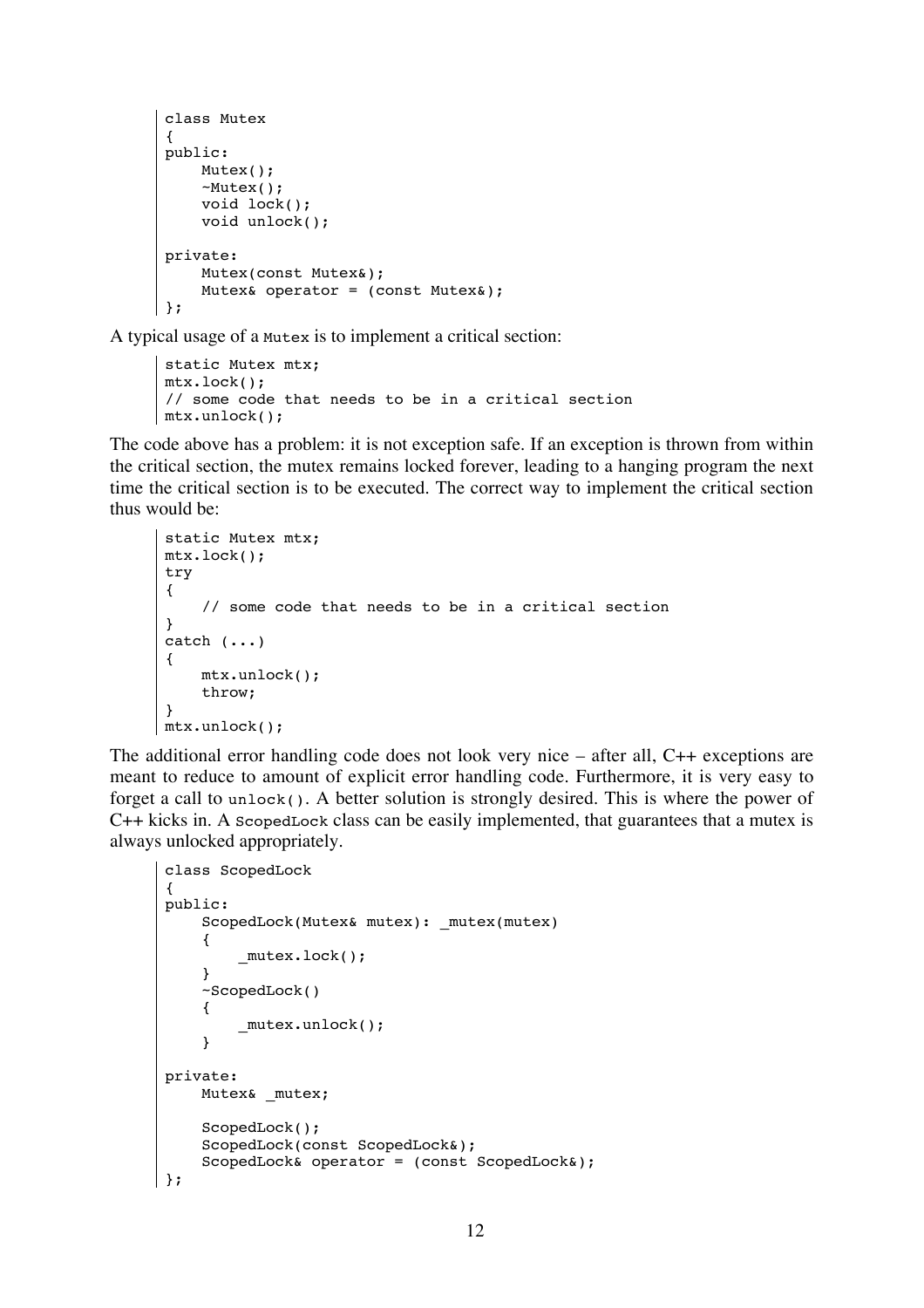With the ScopedLock class, instead of the error-prone 12 lines above, the following elegant code achieves the same result:

```
static Mutex mtx;
{
     ScopedLock lock(mtx);
     // some code that needs to be in a critical section
}
```
Putting the ScopedLock object into a block ensures that the mutex will always be locked upon entering, and unlocked upon leaving the block, no matter whether the block is left regularly, or as the consequence of throwing an exception.

#### **3.3.2 Implementing an Abstraction Layer**

The Mutex class must now be implemented for all the supported platforms. This leads to an interesting problem. Different implementations of the same interface are needed for the various platforms. How shall these different implementations be organized? First, a common header file is needed that contains the definition of the Mutex class. However, the class definition will not be the same for all platforms. This can be accounted for by using macros and conditional compilation which, in turn, leads to hard readable and thus hard maintainable code. Conditional compilation can also be used to pull in the correct class definition for the respective platform from another header file. This approach is somewhat better, but still has two drawbacks. First, there is no reference definition of the interface. One might someday put additional methods into the class, but it is very easy to forget to put these into the implementations for other platforms as well. Second, one might want to look at the class definition to look up some information — the class definition is, after all, still the most authoritative reference. Using this approach, one has to look for the class definition in a platform specific header file, not in the common header file actually used in the source code.

C++ provides us with a facility that is the solution to our problem: *private inheritance*. If class B is a private base class of class C, then only methods of C (and its friends) can access the public and protected members of B. Subclasses of C or other unrelated classes cannot access them. This is ideal for the intended purpose.

For every platform, a class MutexImp, having the interface shown in the following example, is implemented:

```
class MutexImp
{
protected:
    MutexImp();
     ~MutexImp();
     void lockImp();
     void unlockImp();
};
```
All members of MutexImp are protected, so this class cannot be used on its own. It can, however, be used as a base class for Mutex. Inheriting private from MutexImp ensures that no one but Mutex gets access to the members of MutexImp. The definition and implementation of Mutex therefore looks as follows:

```
class Mutex: private MutexImp
{
public:
     Mutex();
     ~Mutex();
     void lock();
     void unlock();
```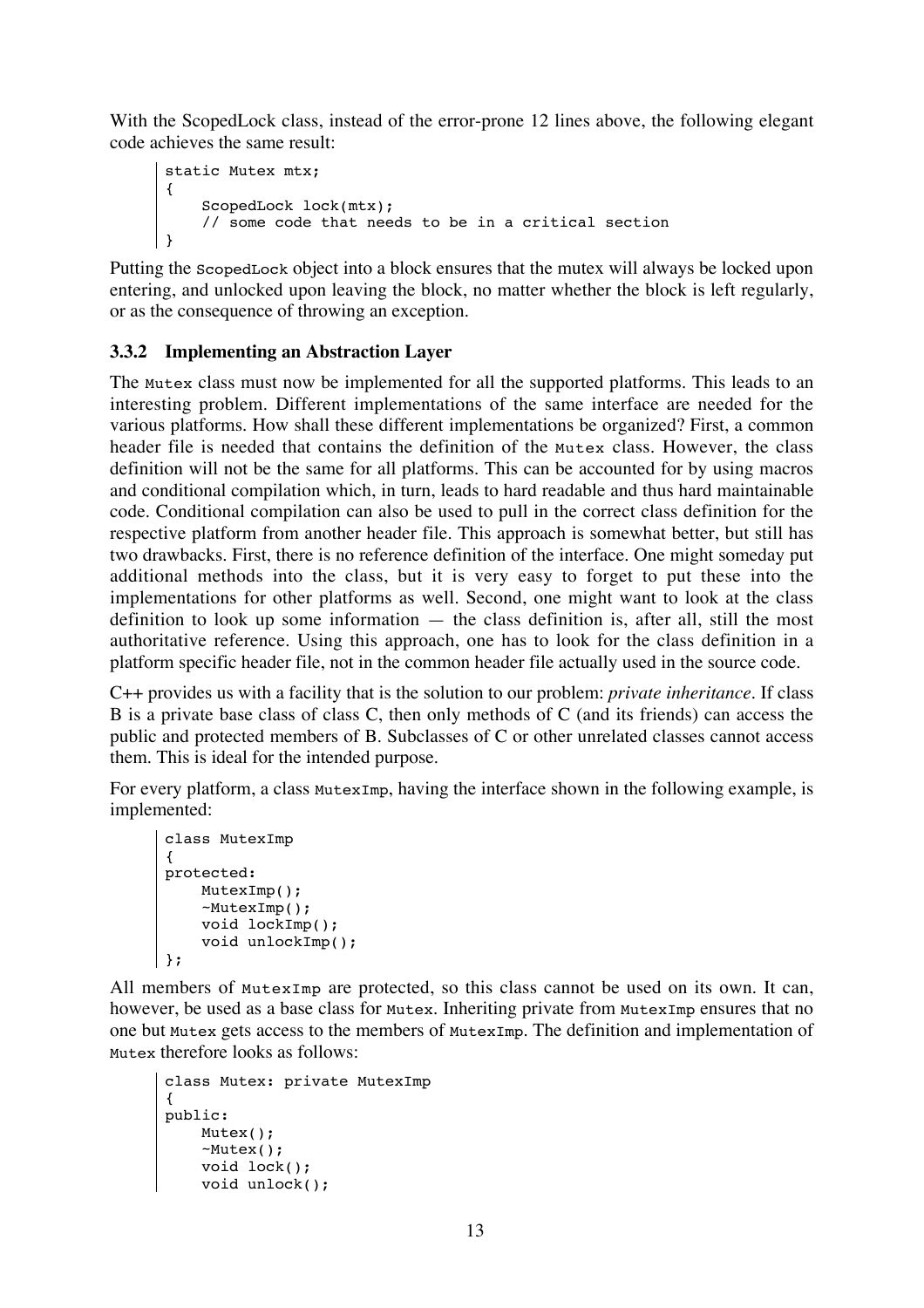```
};
...
inline void Mutex::lock()
{
     lockImp();
}
inline void Mutex::unlock()
{
     unlockImp();
}
```
The lock() and unlock() methods are implemented as inline methods, to mitigate for the additional indirection inducted by the call to the implementation method. It now only must be made sure that the correct implementation of MutexImp for the platform gets included, using conditional compilation.

An implementation of MutexImp for platforms supporting POSIX threads could be like this:

```
class MutexImp
{
protected:
     MutexImp();
     ~MutexImp();
     void lockImp();
     void unlockImp();
private:
    pthread mutex t mutex;
};
MutexImp::MutexImp()
{
    if (pthread mutex init(\& mutex, 0))
         throw SystemException("cannot create mutex");
}
MutexImp::~MutexImp()
{
    pthread mutex destroy(& mutex);
}
inline void MutexImp::lockImp()
{
    if (pthread mutex lock(& mutex))
         throw SystemException("cannot lock mutex");
}
inline void MutexImp::unlockImp()
{
    if (pthread mutex unlock(& mutex))
         throw SystemException("cannot unlock mutex");
}
```
#### **3.4 Using Third-Party Class Libraries**

There are class libraries available, both from open-source projects and commercial vendors, that support cross-platform development. The C++ Portable Components, written by the author of this paper, are just one example [2]. An exhaustive resource for finding such a library is the Available C++ Libraries FAQ [3]. However, most of these libraries only target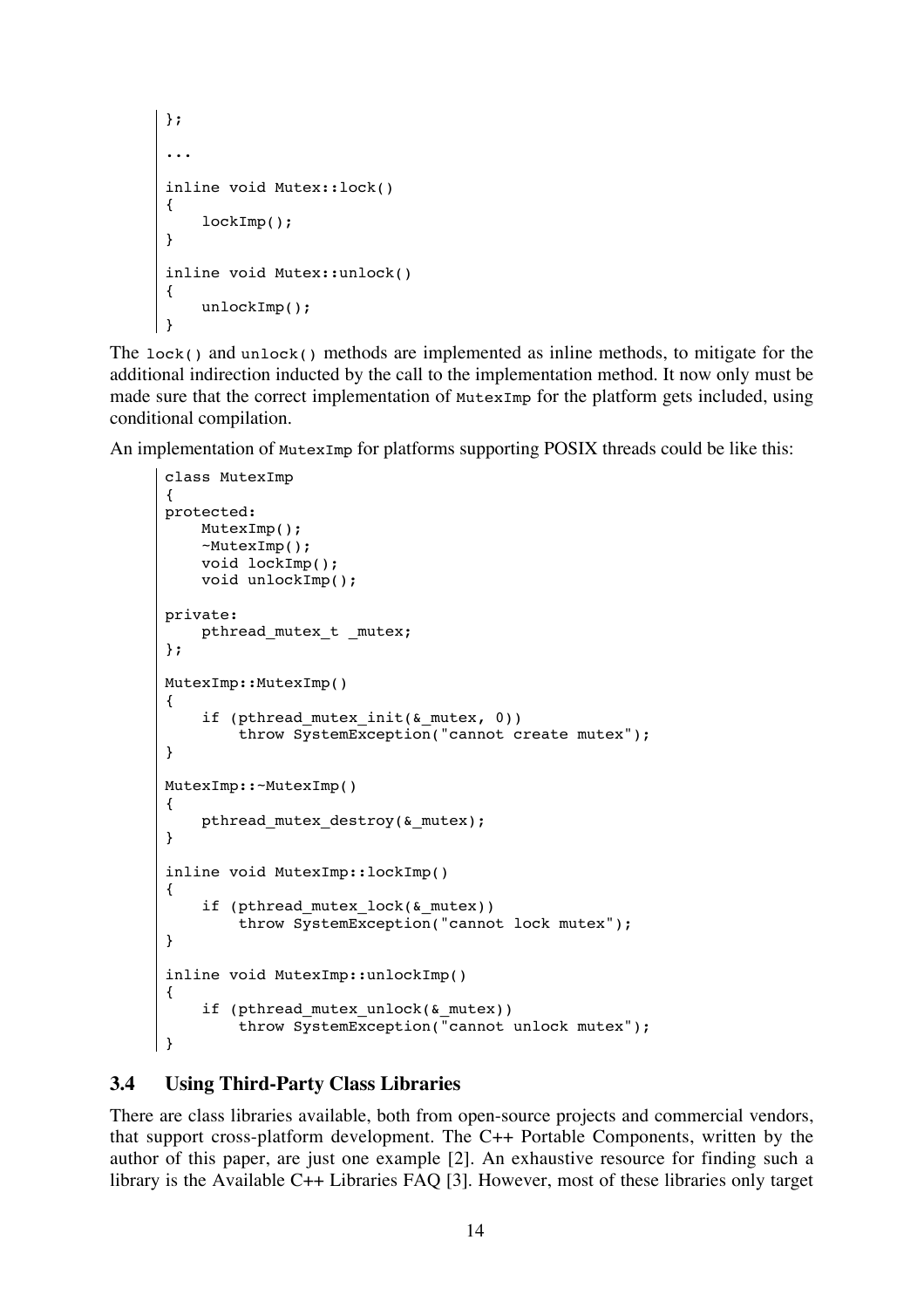Windows and Unix platforms, and support for embedded/real-time operating systems is limited, if available at all. It most be noted that using such a library only brings one half the way towards true cross-platform programming. The other half is a solid understanding of all the C++ cross-platform programming issues, as discussed in this paper.

## **4 Interfacing Hardware**

Using the object-oriented features of C++, hardware can be easily represented by classes. The same technique that has been used for abstracting operating system facilities can be used for abstracting hardware. Alternatively, public inheritance together with protected virtual member functions can be used to implement different versions of devices with the same interface.

## **4.1 Input/Output Ports**

The methods for accessing input/output ports are highly platform specific. Not even the POSIX specification defines a standard API for this. At the lowest level, an I/O register can be represented as a class. For example, using the private inheritance technique:

```
class IOReg16: private IOReg16Imp
{
public:
     IOReg16(UIntPtr addr);
     void set(UInt16 value);
     UInt16 get() const;
};
```
This, again, can be used as a building block for a higher-level abstraction, for example a digital-to-analog converter (DAC):

```
class DAC
{
public:
    DAC(IOReg16& reg);
     void set(float voltage);
    const float MAX VOLTAGE = 2.4;
private:
     IOReg16& _ioReg;
};
DAC::DAC(IOReg16& reg): _ioReg(reg)
{
}
inline void DAC::set(float voltage)
{
     _ioReg.set((UInt16) (voltage*0xFFFF/MAX_VOLTAGE));
}
```
## **4.2 Interrupts**

Interrupt service routines (ISRs) can be written in C++, provided the RTOS has some basic support for writing ISRs in  $C++$  or C. If not, the use of assembly language or platformspecific language extensions might be required to use C++ code in an ISR, due to incompatible calling conventions. The code implementing an ISR should be as short as possible. The non time-critical parts of handling an interrupt should be loaded off to a separate thread. An event queue (implemented as a static ring buffer, since no memory can be allocated in an ISR) can be used to pass data from the ISR to the handler thread. It is then